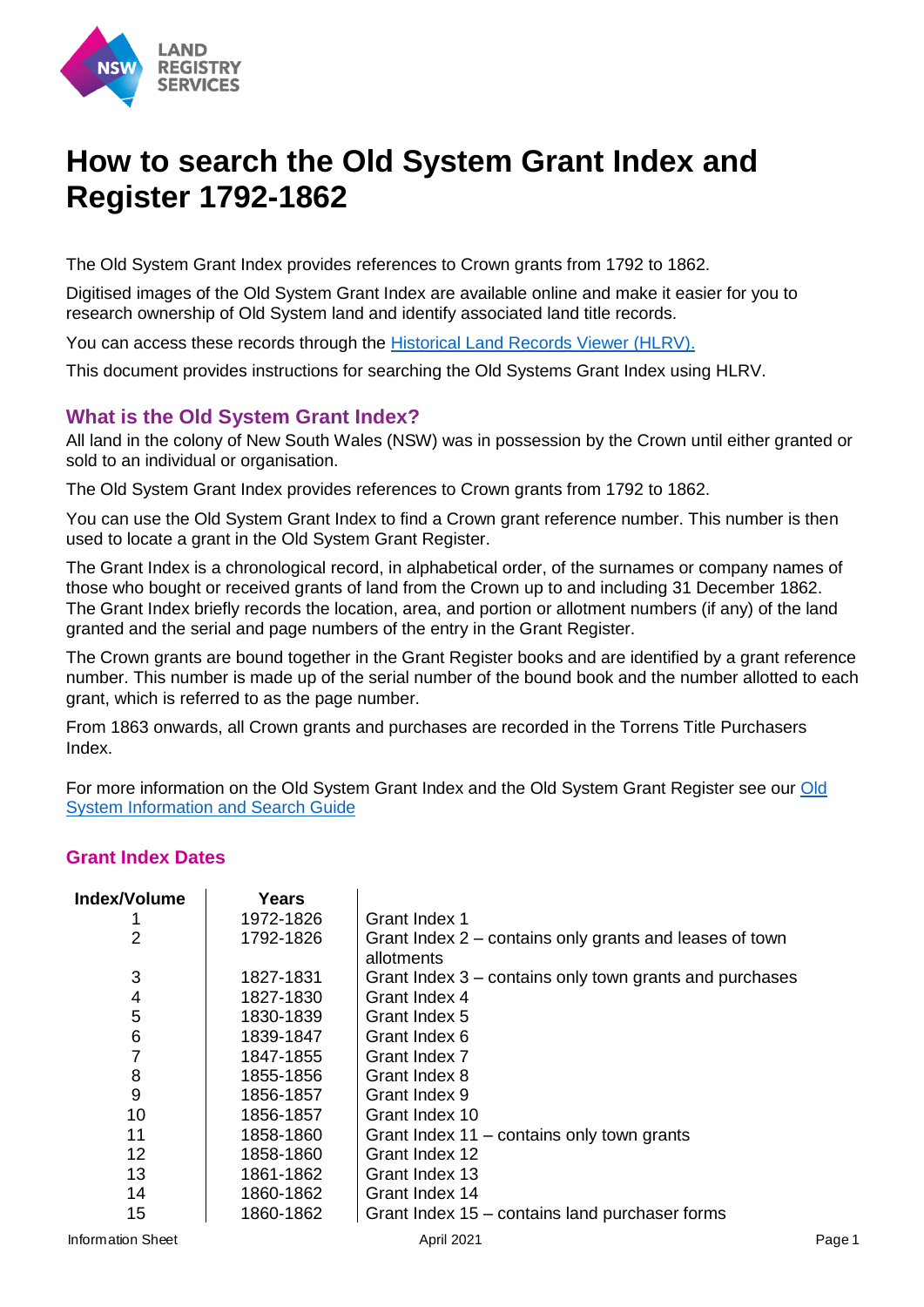

# **Accessing the Old System Grant Index in the HLRV**

You can access the Old System Grant Index from the Old System Records collection in the HLRV. Under 'Old System Indexes', 'Old System Grant Indexes' you will find:

- Grant Index,
- Index Deeds Grant Issued of Town Allotments,
- Index of Land Purchase Forms 1860-1862, and
- Towns Grants and Purchases.

## **Searching the Old System Grant Index**

To search the Old System Grant Register Index:

1. Select 'Old System Grant Indexes' in the HLRV collection tree.



- 2. In the top search bar select **'Attribute'.** The 'search by' panel will appear.
- 3. In the 'search by' panel, select **'Surname Initial'**. Type the first letter of the surname you are searching in the 'search' panel to the right.

| <b>Attribute</b> | <b>Attribute Search</b>      |    |
|------------------|------------------------------|----|
| Keyword          | Surname Initial<br>$\sqrt{}$ | QW |
| Lot (Ref Maps)   |                              |    |
|                  |                              |    |



 $\mathbf{I}$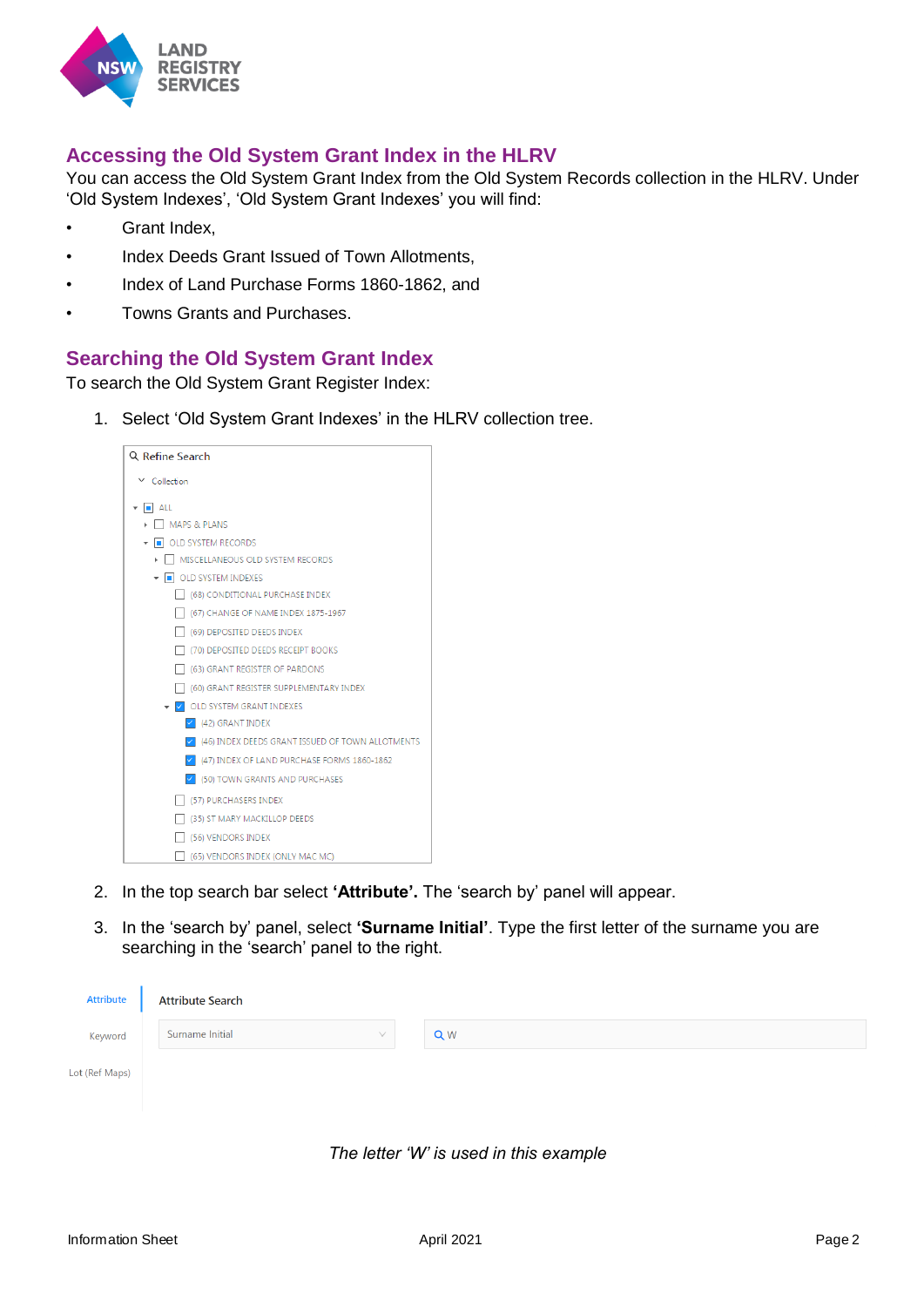

Each volume of the Grant Index with the surname initial 'W' is displayed. Select any of the search results to open and view the Grant Index record. The below details are given in each record.

This example shows the grant for William Wood's 80 acres in the County of Camden. To view William Wood's grant look for Grant Register serial 59 page 92

| WOOD    | <b>Elizabeth</b>                                                                            | Sydney                             |                |          | 15             | 9             | 42        | 50           | 154                         |  |
|---------|---------------------------------------------------------------------------------------------|------------------------------------|----------------|----------|----------------|---------------|-----------|--------------|-----------------------------|--|
|         | Henry                                                                                       | Co.Cumberland<br>R.P.A. VOL.71     | 40<br>FOL. 161 | $\Omega$ | $\mathbf{O}$   |               |           | 61           | 101                         |  |
|         | James                                                                                       | Same                               | 300            | $\circ$  | $\Omega$       |               |           | 58           | 242                         |  |
|         | Same                                                                                        | Same                               | 40             | Ö        | $\circ$        |               |           | 60           | 58                          |  |
|         | John                                                                                        | Sydney                             |                |          | 7              | 3             | 46        | 51           | 241                         |  |
|         | Same                                                                                        | Co. Hunter                         | 145            | $\circ$  | O.             |               |           | 56           | 184                         |  |
|         | Same<br>(Lieutenant)<br>decd.)                                                              | SEE UNDER RACHAEL ANN SOPHIA WOOD. |                |          |                |               |           |              |                             |  |
|         | Mary Ann                                                                                    | Sydney                             |                |          | 15             | 16            | 41        | 51           | 46                          |  |
|         | Rachael Ann<br>Sophia<br>(In trust re<br>Will of Lieu-<br>tenant John<br>Wood (decd.))      | Co. Northbld.                      | 640            | $\circ$  | $\overline{O}$ |               | $(1 - 1)$ | 59<br>$\sim$ | 56                          |  |
|         | Same.                                                                                       | Same                               | 600            | $\circ$  | $\Omega$       |               |           | 59           | 56                          |  |
|         | Same.                                                                                       | Same                               | 40             | $\alpha$ | $\circ$        |               |           | 59           | 57                          |  |
|         | Thomas                                                                                      | Sydney                             |                |          | 41             |               | 76        | 50           | 53                          |  |
|         | William                                                                                     | Co. Camden                         | 80             | $\circ$  | O              |               |           | 59           | 92                          |  |
| WOODALL | Issac<br>& Robert<br>Routledge (In<br>trust for Mrs.<br>Matilda Routledge<br>(fmly Watson)) | Co. Cumberland 160                 |                | $\circ$  | $\circ$        | $\mathcal{X}$ |           | 35           | $239 -$<br>243<br><b>GO</b> |  |

Entries in the Old System Grant Index are in alphabetical order of surname. In many instances there will be several entries under the same grantee name. You need to use the area and location of the land to narrow your choices for the correct grant. Even where the current serial and page number is shown in the index, there can still be complications.

*If no page number is listed you will need to look for the serial number in the Supplementary Index which was located in the first few pages of each grant register. See Accessing the Grant Register Supplementary Index.* 

The handwritten indexes are also in alphabetical order of surnames and sometimes do not quote the current page number.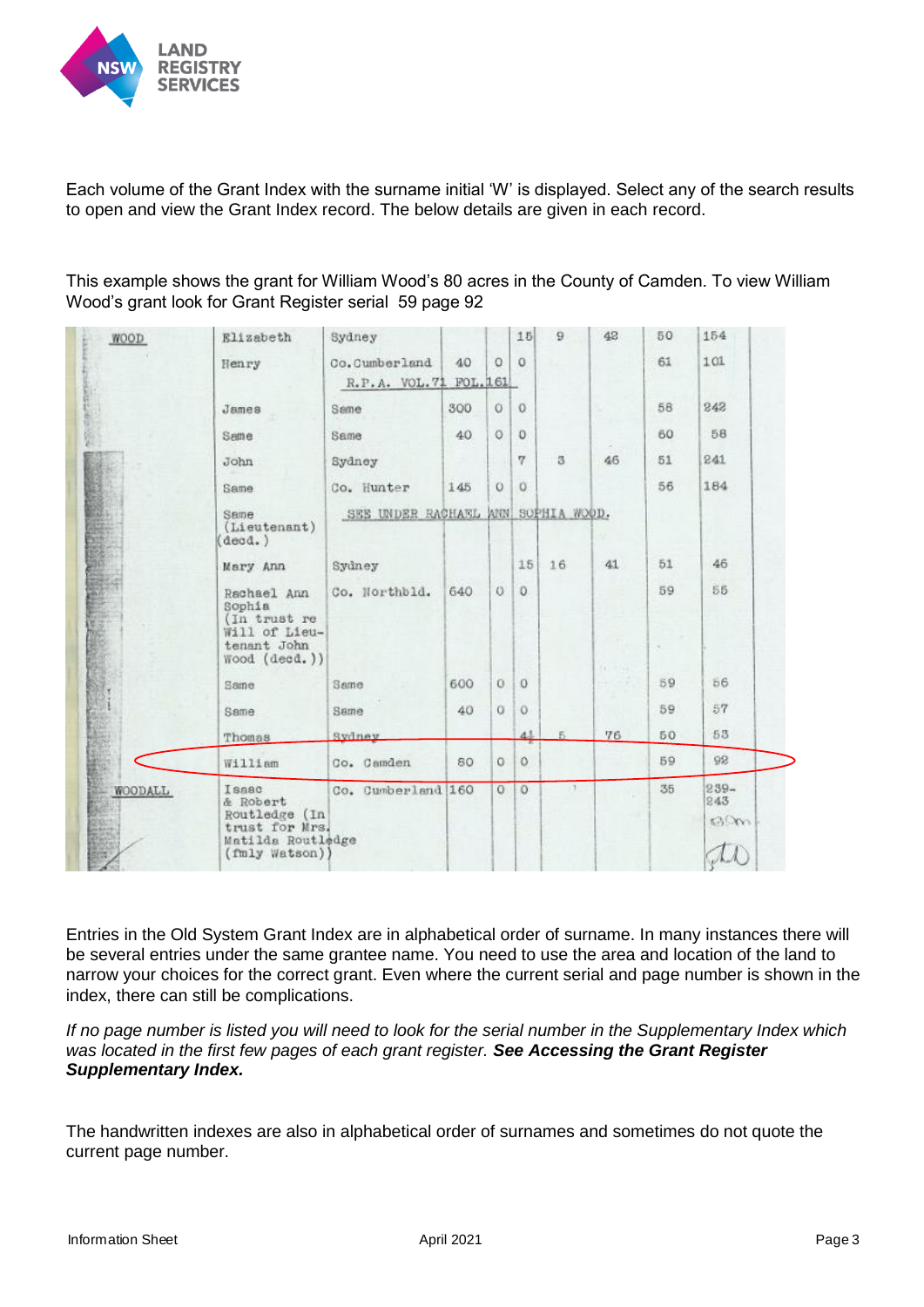

1861. **DATE** DATE **COM** RECHIPT. **DESPATCH.**  $N<sub>0</sub>$ County. Хами. Addison Hupson Camder 22 7 0123.7<br>Minison & John 10,5 Drake 29.7 0121.7<br>Atkinson & John 10,5 Drake 29.7 012 5 22. 7 C/23. 7 ot 2000.  $\varepsilon\!$ 

#### In this scenario

1. Select 'Grant Register' in the HLRV collection tree.

#### Q Refine Search

- $\vee$  Collection
- $\bullet$  **n** ALL
	- ▶ MAPS & PLANS
	- ▼ OLD SYSTEM RECORDS
		- > MISCELLANEOUS OLD SYSTEM RECORDS
		- $\triangleright$   $\Box$  OLD SYSTEM INDEXES
		- ▼ OLD SYSTEM REGISTERS
			- (64) GENERAL REGISTER OF DEEDS (OLD SYSTEM DEEDS)
			- $\vee$  (61) GRANT REGISTER
			- (62) GRANT REGISTER INDEX OF PARDONS
	- $\blacktriangleright \ \ \bigsqcup \ \ \textsf{PRIMARY APPLICATIONS}$
	- $\triangleright$   $\Box$  TORRENS RECORDS
- 2. In the top search bar select **'Attribute'** and in the 'search by' panel, select **'Year and Page Number'.**

In this example we are searching for the Grant to John Atkinson of 15 acres and 2 roods therefore the Year 1861 page 1045 has been searched

| <b>Attribute</b> | <b>Attribute Search</b>        |             |
|------------------|--------------------------------|-------------|
| Keyword          | Year and Page Number<br>$\vee$ | Q 1861-1045 |
| Lot (Ref Maps)   |                                |             |
|                  |                                |             |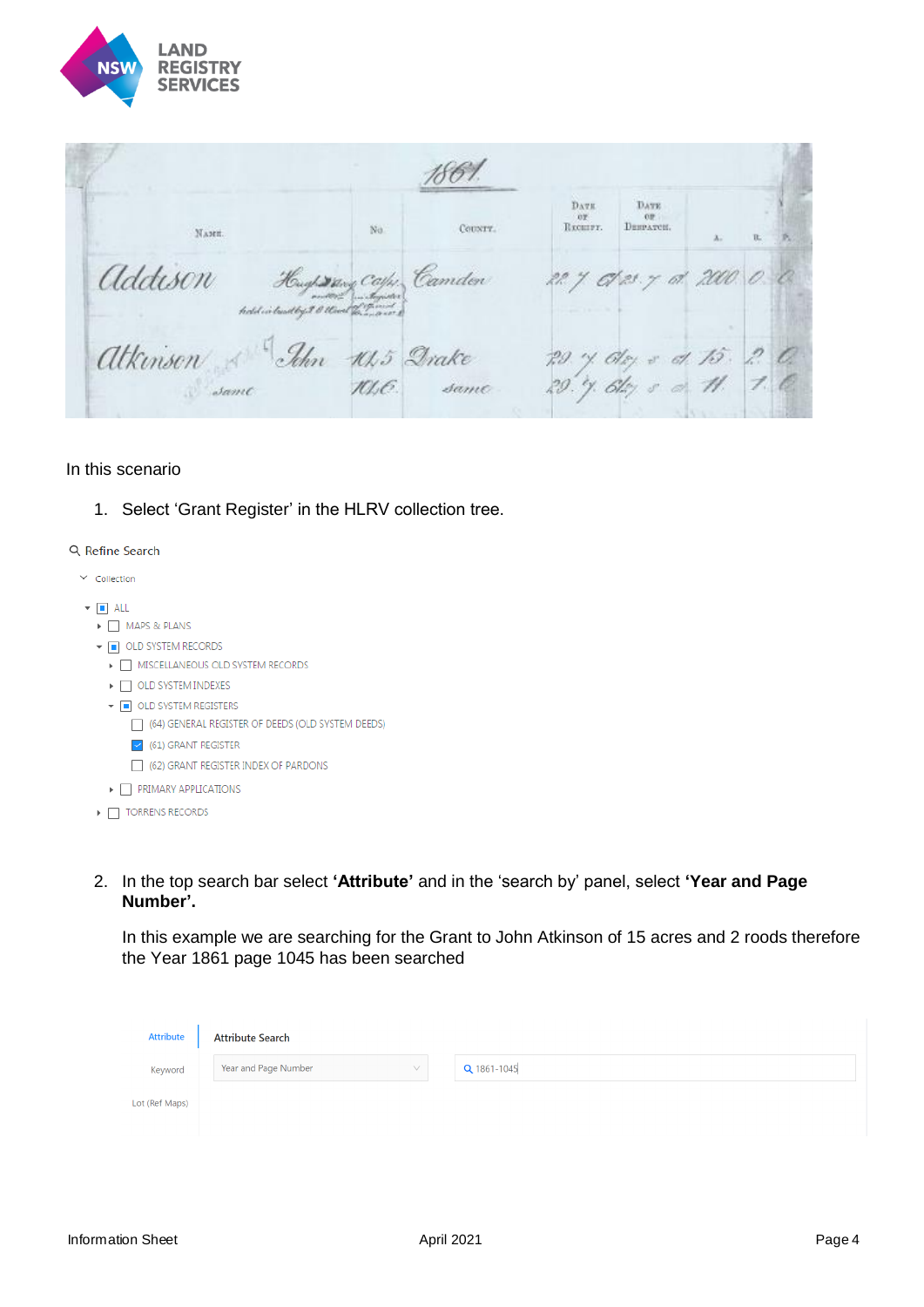

More than one result can be returned as in this example. Both results will need to be investigated to determine which is the Grant for John Atkinson

| □ Search Results                                                                                                                                                                       |                                                                                                                                                                                 |
|----------------------------------------------------------------------------------------------------------------------------------------------------------------------------------------|---------------------------------------------------------------------------------------------------------------------------------------------------------------------------------|
| Year and Page Number: 1861-1045 X<br>collection Filter: $61 \times$                                                                                                                    | Clear All                                                                                                                                                                       |
| 2 results found in 4ms                                                                                                                                                                 |                                                                                                                                                                                 |
| 319 1045 1861                                                                                                                                                                          | 173 1045 1861                                                                                                                                                                   |
| <b>Serial Number: 319</b><br><b>Year Range: 1861 - 0</b><br><b>Serial and Page Number: 319-</b><br>Year and Page Number: 1861-<br>1045<br>1045<br>Year and Serial Number: 1861-<br>319 | <b>Year Range: 1861 - 0</b><br><b>Serial Number: 173</b><br>Serial and Page Number: 173-<br>Year and Page Number: 1861-<br>1045<br>1045<br>Year and Serial Number: 1861-<br>173 |
| $E_2^2$<br><b>Grant Register</b>                                                                                                                                                       | <b>Grant Register</b>                                                                                                                                                           |
| Prev<br>1                                                                                                                                                                              | <b>Next</b>                                                                                                                                                                     |

If no page number is listed, look for the index (serial number/book) in the Supplementary Index, which was located in the first few pages of each Grant Register and lists in alphabetical order all the grantees contained in that register.

Go to the appropriate surname and note the page number written next to the grantee's name. *The handwritten indexes are also in alphabetical order of surnames, but sometimes do not quote the current page number. You can refer to the Supplementary Index, which lists in alphabetical order all the grantees contained in that register.* 

Early grants rarely show portion numbers, often omit parish and county names, and sometimes refer to a district the name of which has since been changed. Some of the grants pre-date the allocation of portion numbers and the creation of the 141 counties, which occurred in 1848.

Earlier land district names used around Sydney may have also been altered since the grant or reallocated to a more distant area. This can affect your search results.

#### **Searching the grant register supplementary index**

The supplementary index can assist researchers if there is no page listed on the index for the relevant record. There is a supplementary index for each of the Grant Register books.

In the HLRV, the grant register supplementary index is under 'Old System Indexes' in the collection tree and the **'Attribute'** search is performed against **'Serial Number and Alpha'** using the Grant serial/volume number – the surname initial.

This provides the correct page number for that Serial. You can then search on 'number – page' to view the required grant.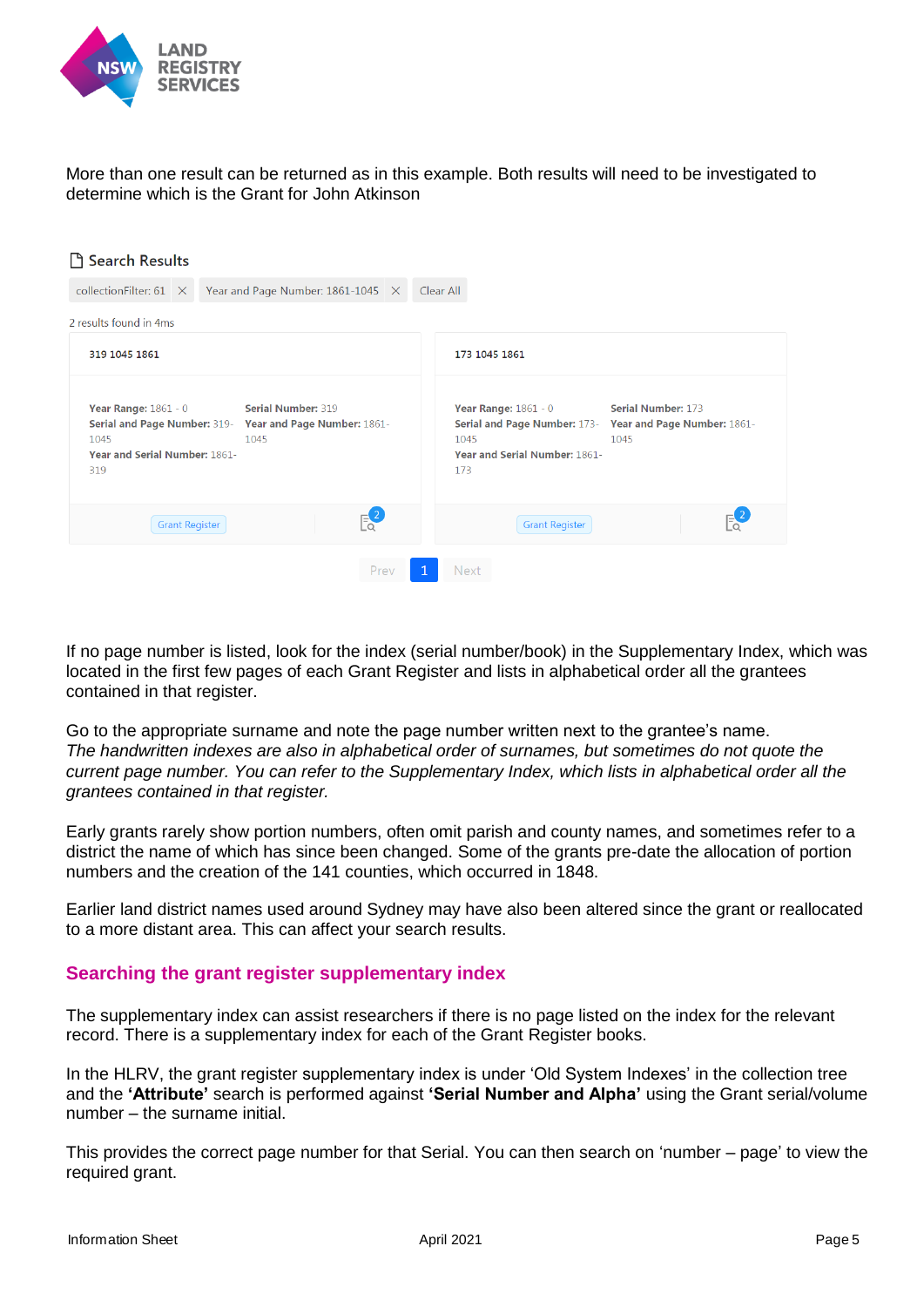

#### **Finding a grantee on parish or town maps**

Parish maps were used by The NSW Land Registry Services (NSW LRS) to register all land holdings, show boundaries, land use and types of ownership. NSW LRS' collection of historical maps is a rich source of information about land ownership and boundaries going back to the beginning of European settlement in NSW.

Parish maps also reference original land grants issued between the commencement of the *Real Property Act 1862* on 1 January 1863 and 1 October 1981 and include a reference to first titles issued after 1863.

Grantees' names and dates of grants made before 1863 are typically shown on the face of the parish map (marked in the relevant portion) or recorded within a tabulated statement (or schedule) with the portion's number.

Town maps also show the grantee particulars of each allotment in a section in separate schedules or within the allotments. In later parish maps, names are usually on the schedule or table that records the portion or allotment, plan number and associated title information.

The grantee name and date of the grant registration found on the parish map can then be searched in the Old System Grant Index to find the associated serial and number of the grant.

Parish and town maps are available to view in the [Historical Land Records Viewer \(HLRV\)](http://hlrv.nswlrs.com.au/) 

You can view the parish maps in the LTO, Regional and Status Branch charting map collections under 'Maps & Plans', which were in circulation prior to computerisation, or view records in Historical Parish Maps which are the cancelled edition Crown Parish Maps.

**Tip:** A parish map name does not necessarily relate to a location. If you do not know the parish, use the [Geographical Names Board's online name search.](http://www.gnb.nsw.gov.au/) A search by locality or suburb will reveal the parish and county name for the are you are researching.

For more information about how to search these records, see the guide to Searching the Registrar [General's Maps and Plans.](https://www.nswlrs.com.au/getattachment/99aaebb8-d53d-40b1-a18c-2d2fff6c3c2f/attachment.aspx)

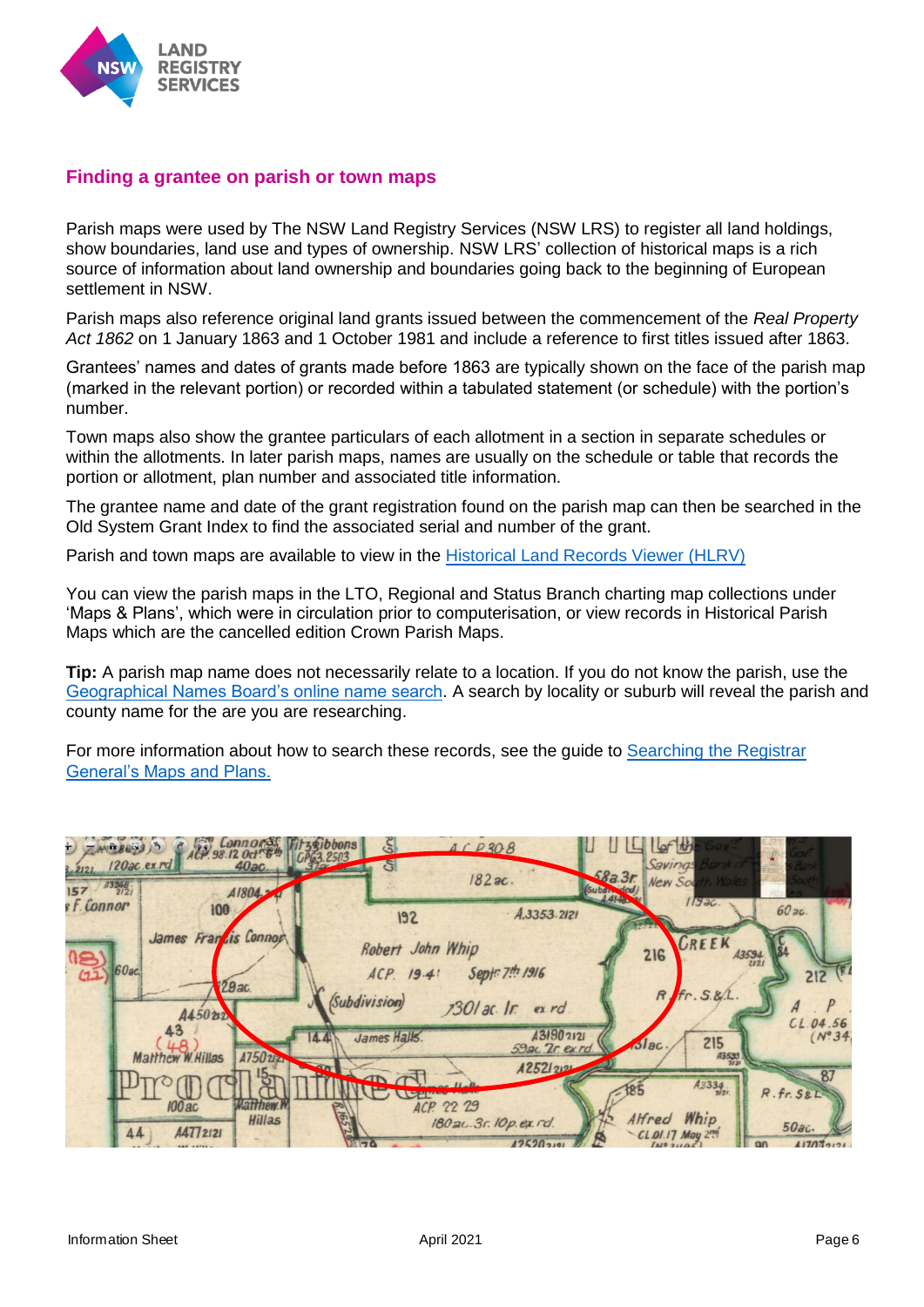

Using Portion 192 In the parish of Bannaby the grantee name on the map face is Robert John Whip. The date of grant, in this case September  $7<sup>th</sup>$  1916 is also shown on the map. In the portion table the corresponding portion number (192 in this case) displays the volume and folio title of the first grant.

| Nº  | arish Catalogue LOCN |           | VOL.<br>OR DATE | FOL       |
|-----|----------------------|-----------|-----------------|-----------|
| 181 | A3325.212            |           | NE 8348         | 141       |
| 182 | .3323                | <b>NW</b> | 3511            | 38        |
| 183 | .3324                | <b>NW</b> | 8391            | 44        |
| 184 | .3332                | SW        | 7468            | 25        |
| 185 | .3334                | <b>SE</b> | 11185           | 229       |
| 186 | .3354                | NW        | 10392           | 59        |
| 187 | .3347                | <b>NE</b> | 3886            | 73        |
| 188 | .3348                | NE        | 5349            | 157       |
| 189 | .3350                | <b>NE</b> | 2132            | 145       |
| 190 | $-3351$              | <b>NW</b> | 8348            | 149       |
| 9   | 3352                 | <b>SE</b> | 4117            | 50        |
| 192 | 3353                 | <b>SE</b> | 8555            | 53        |
| 195 | .3390                | <b>SE</b> | 2392            | $1\sigma$ |
| 194 | .3385.               | <b>NE</b> | 3464            | 208       |

#### **Finding a grantee's name on a manual title**

Most manual titles including the Old Form Torrens titles and New Form Torrens titles contain grantee details as part of the land description on the first page.

| Vol. 5859<br>Fol. 220<br>REGISTER BOOK.<br>7000 For. 10<br>VOL.<br>Issued on Transfer No. G307112.<br>PETTERS,<br>the same to the second company<br>×<br>×<br>$K.2006 - 1$<br>M. BARTIETT PTY. LIMITED, is now the proprietor of an Estate in Fee Simple,<br>subject nevertheless to the reservations and conditions, if any, contained in the Grant hereinafter referred to, and also subject to such encumbrances,<br>2.54<br>liens, and interests as are notified hereon, in<br>That<br>of land situated<br>piece<br>60163-2<br>in the Municipality of Bankstown<br>Parish of Liberty Plains<br>, and County of Cumberland<br>shown in the plan hereon and therein edged red being Lot 108 in Deposited Plan No.13939 and being part of Portion 48 | 202 | Primary Appn. No. 26759<br>Reference to Last Title | New South Wales. | [CERTIFICATE OF TITLE.] |
|-------------------------------------------------------------------------------------------------------------------------------------------------------------------------------------------------------------------------------------------------------------------------------------------------------------------------------------------------------------------------------------------------------------------------------------------------------------------------------------------------------------------------------------------------------------------------------------------------------------------------------------------------------------------------------------------------------------------------------------------------------|-----|----------------------------------------------------|------------------|-------------------------|
|                                                                                                                                                                                                                                                                                                                                                                                                                                                                                                                                                                                                                                                                                                                                                       |     |                                                    |                  |                         |
|                                                                                                                                                                                                                                                                                                                                                                                                                                                                                                                                                                                                                                                                                                                                                       |     |                                                    |                  |                         |
|                                                                                                                                                                                                                                                                                                                                                                                                                                                                                                                                                                                                                                                                                                                                                       |     |                                                    |                  |                         |
|                                                                                                                                                                                                                                                                                                                                                                                                                                                                                                                                                                                                                                                                                                                                                       |     |                                                    |                  |                         |
|                                                                                                                                                                                                                                                                                                                                                                                                                                                                                                                                                                                                                                                                                                                                                       |     |                                                    |                  |                         |
|                                                                                                                                                                                                                                                                                                                                                                                                                                                                                                                                                                                                                                                                                                                                                       |     |                                                    |                  |                         |
|                                                                                                                                                                                                                                                                                                                                                                                                                                                                                                                                                                                                                                                                                                                                                       |     |                                                    |                  |                         |
|                                                                                                                                                                                                                                                                                                                                                                                                                                                                                                                                                                                                                                                                                                                                                       |     | granted to John Lewis Spencer on 7th May 1838.     |                  |                         |

In the Old Form Torrens Register title Volume 7000 Folio 10 the land was originally granted to grantee John Lewis Spencer.

The top left hand corner shows Primary Application No 26759 which is the 'packet' of documents used in the conversion of this land from Old System to Torrens Title.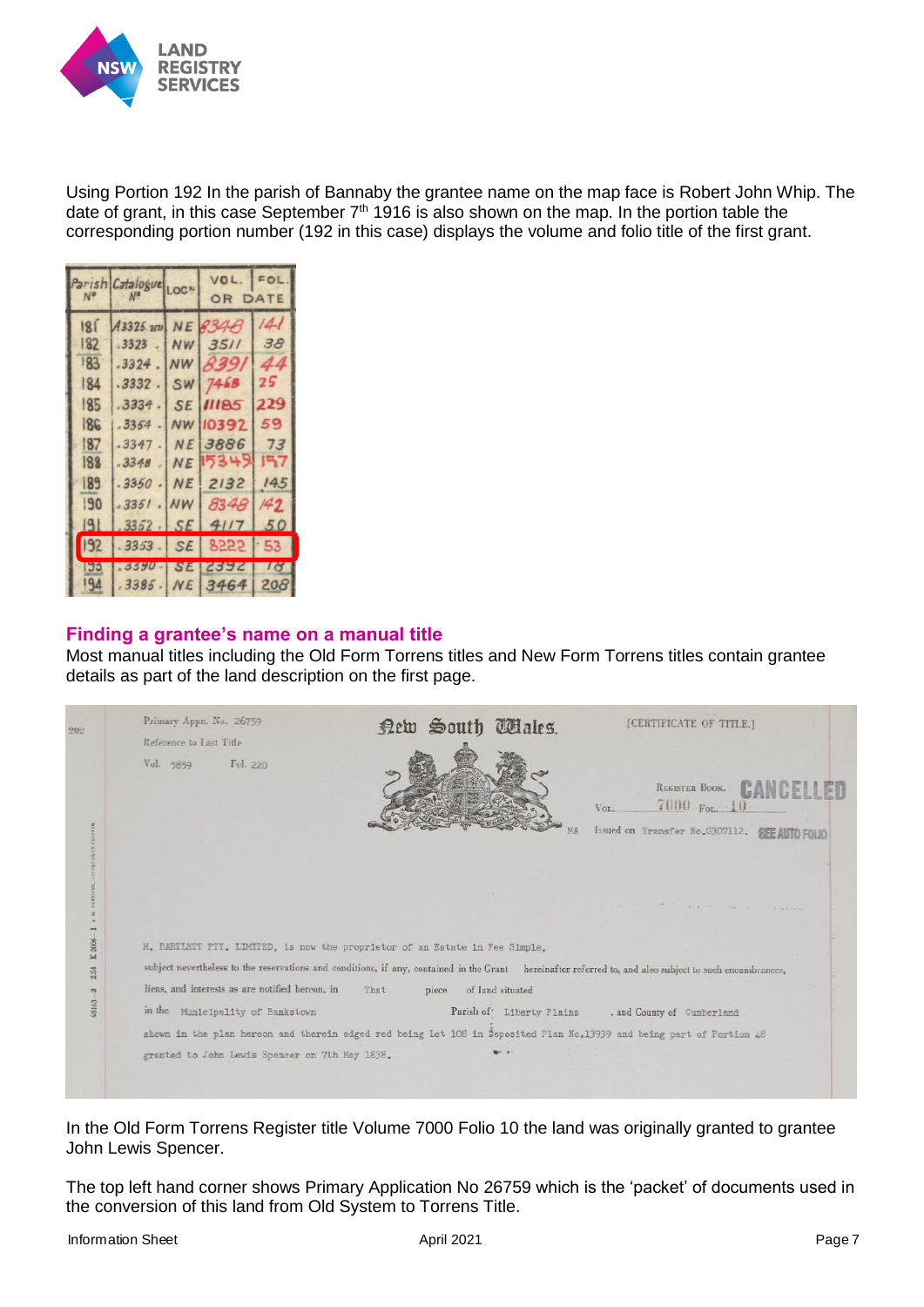

The Old Form Torrens Register (titles from 1863 to 1961) can be viewed online on [Historical Land](http://hlrv.nswlrs.com.au/)  [Records Viewer \(HLRV\)](http://hlrv.nswlrs.com.au/) in the 30 collection.

Copies of both Old Form and New Form titles can be purchased from authorised [Information Brokers](https://www.nswlrs.com.au/Information-Brokers)

#### **Old System Grant Register**

The Old System Grant Registers contain a mixture of handwritten copies and typed or written extracts of the original grants. The Grant Registers were originally grouped in series such as Land Purchases, Town Purchases and Special Grants etc. They were given distinguishing letters or numbers in that series or referred to by the year of the grant e.g. 1861 Land Purchases.

#### **Accessing the Old System Grant Register in the HLRV**

Before you begin searching in the HLRV, you will need to know the serial and page number of the record you are researching. This information is found in the Grant Register Index..

The HLRV can then be used to search and view the grant. Grants can be searched by the following attributes:

- serial number
- serial and page number
- year and serial number

To use the previous example the grant for William Clarke, found in the Grant Register Index, can be searched by serial and page number, 18–102.

#### **Tips for searching and interpreting the Old System Grant Register**

The Grant Register was compiled from various sources. As a result, some of the original books had an old serial/volume number on the middle of the spine. Some of these numbers were referenced in older documents. However, the Grant Register volumes were later renumbered.

The Grant and supplementary index refer to the current serial. To aid search and discovery of the grants, a finding aid lists both old and new serial numbers and is available on the HLRV homepage.

#### **More information and searching support**

For more information on the Old System Grant Register and Old System Grant Index and the Old System Grant Register see our [Old System Information and Search Guide](https://www.nswlrs.com.au/getattachment/515c97fd-d3f0-4020-a394-69aaffb6a72f/attachment.aspx)

Further assistance with family and local historical searching can be sought from:

#### **NSW State Archives and Records**

[www.records.nsw.gov.au](file:///C:/Users/sdyster/AppData/Local/Microsoft/Windows/INetCache/Content.Outlook/8ATPYO6J/www.records.nsw.gov.au)

**State Library of NSW**

[www.sl.nsw.gov.au](file:///C:/Users/sdyster/AppData/Local/Microsoft/Windows/INetCache/Content.Outlook/8ATPYO6J/www.sl.nsw.gov.au)